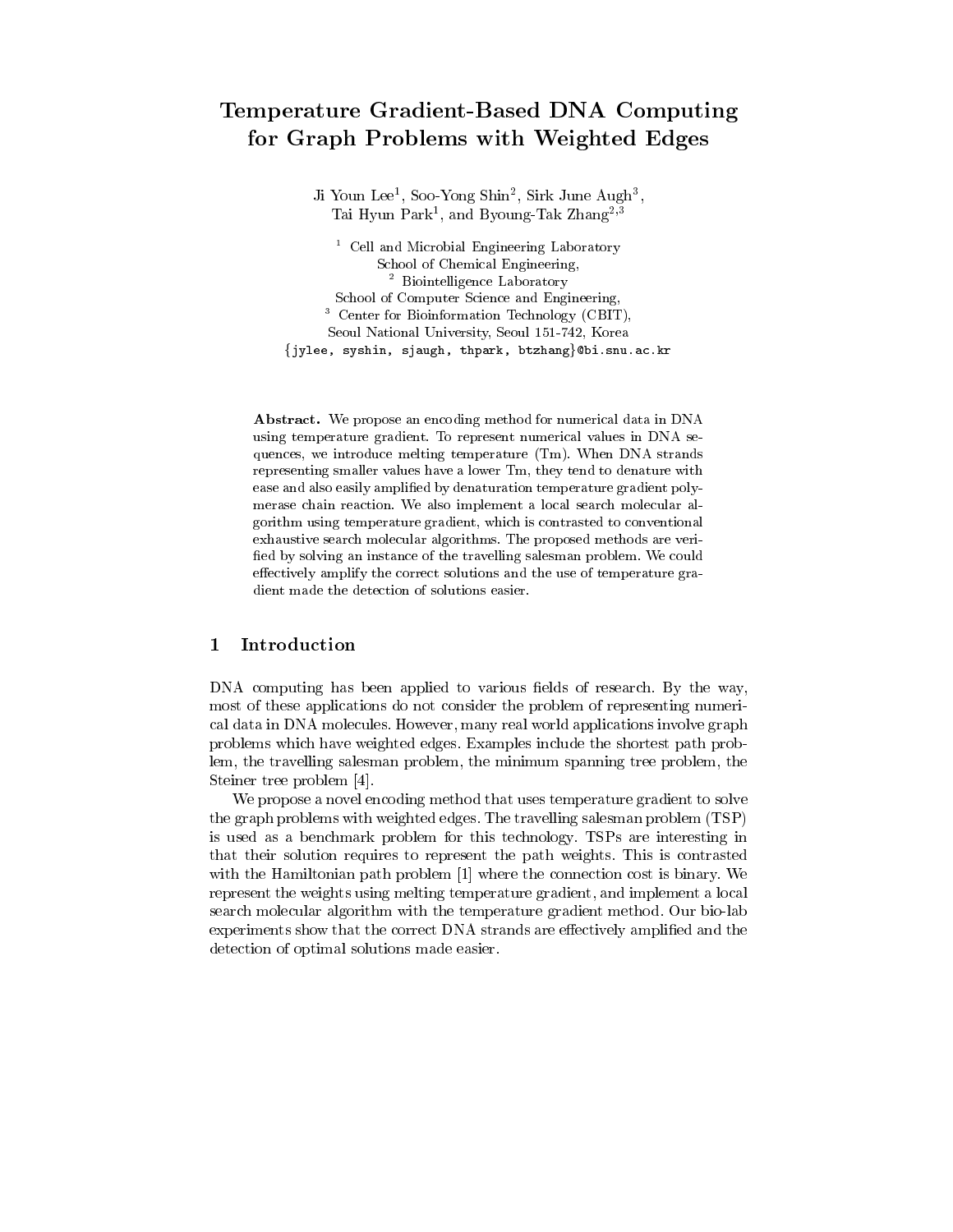#### $\overline{2}$ Ji Youn Lee et al.

In Section 2, we describe the molecular encoding of numerical data in DNA molecules. Section 3 explains the molecular algorithm and experimental procedure for solving TSP. Section 4 presents the results and discusses them. The conclusions are drawn in Section 5.

# $\boldsymbol{2}$ Molecular Encoding for Edge Weights of Graph

#### **Previous Encoding Methods**  $2.1$

Narayanan and Zorbalas proposed DNA algorithms to solve travelling salesman problems [7]. Their method makes the length of weight sequences proportional to the edge costs in the edge sequences. This method is inefficient in representing a wide range of weights because, in some cases, one edge sequence with a high weight must be very long. For the same reason, it is also inefficient to represent real values. In addition, the fact that larger weights are encoded as longer sequences is contrary to the biological fact: the longer the sequences are, the more likely they hybridize with other DNA strands.

Yamamura et al. proposed a concentration control method to represent the weights [12]. The concentration of each DNA is used as input and output data, i.e. the numerical data is encoded by concentrations of DNAs. This method enables local search among all candidate solutions instead of exhaustive search. However, the concentration control method has some drawbacks in detecting the solutions. One cannot be sure that the most intensive band (in the gel) has the optimal solutions, because the most intensive band can be made by a number of partial non-optimal solutions with low concentrations rather than optimal solutions. In addition, it is technically difficult to extract a single optimal solution from the most intensive band.

In previous work [10], we proposed a method for representing real-values in fixed-length DNA strands using GC contents. Edge sequences contain two components: link sequences and weight sequences. The weight of edges is represented by varying GC content in weight sequences. Chemically, the hybridizations between the G/C pairs are preferred to those between  $A/T$  pairs. Therefore, the search procedure can be guided by including more  $A/T$  pairs to higher weight sequences and including more  $G/C$  pairs to smaller weight sequences.

### $2.2$ **Melting Temperature Control Encoding**

Based on previous work [10], we improve the weight representation method by allowing the hybridization process to be controlled by melting temperature. We choose the melting temperature rather than the number of hydrogen bonds, since melting temperature (Tm) characterizes the stability of the DNA hybrid more exactly than GC content. Though the hybridization process is influenced by the number of hydrogen bonds between DNA pairs, the possibility of hybridization is much more dependent on Tm of given DNA sequences.

Many methods have been proposed to determine the Tm value of DNA duplex. In the absence of destabilizing agents, like formamide or urea, Tm depends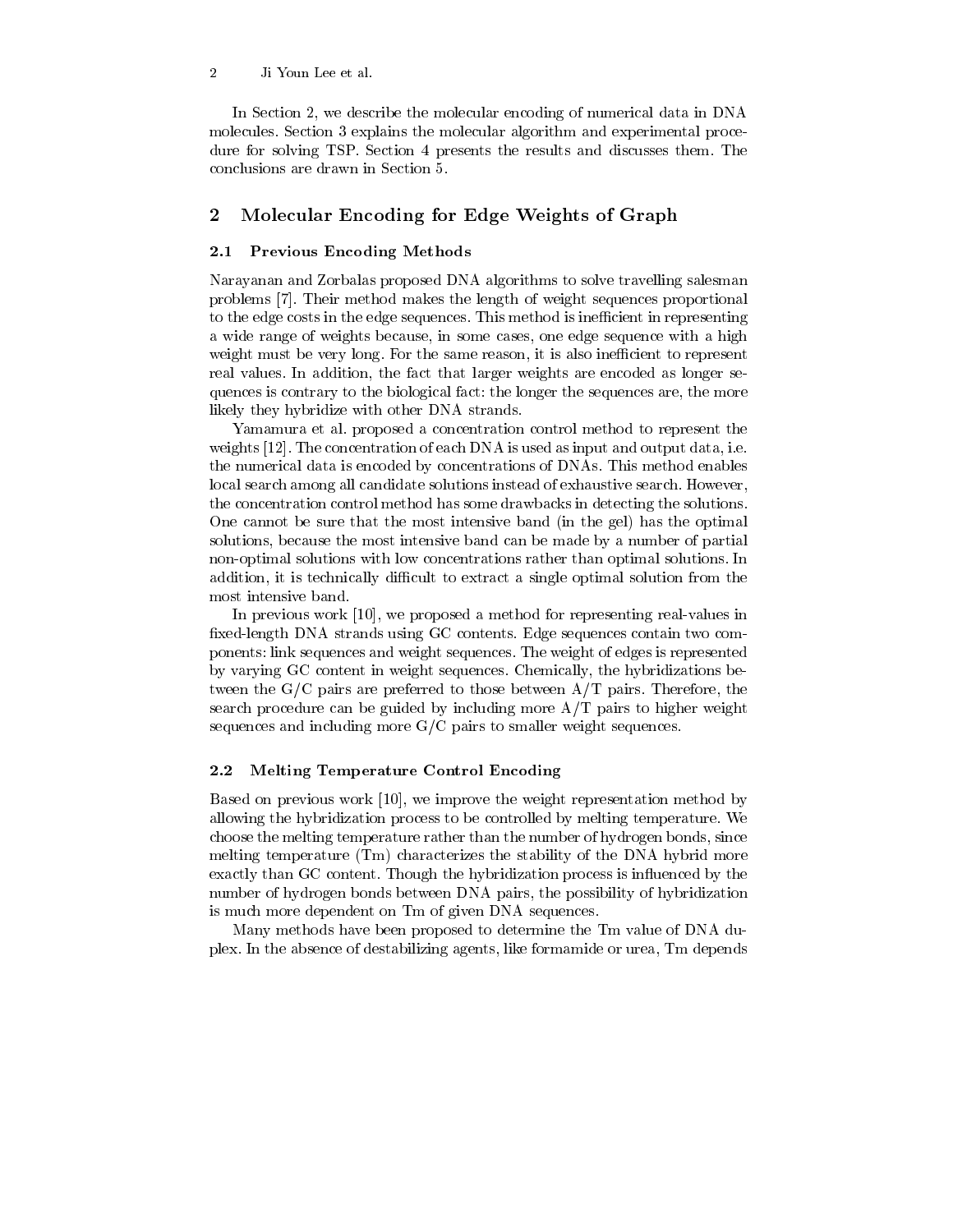on three major parameters: the GC content and thermodynamic factors, the strand concentration, and the salt concentration. If we ignore the reaction conditions, Tm only depends on the GC content and thermodynamic factors. The classical method is using GC content, salt concentration, and the length [11]. But recently a statistical method using the thermodynamic parameters such as  $\Delta H$  and  $\Delta S$  is proposed [5]. The latter model is known as the nearest-neighbor (NN) model that is more accurate and applicable to DNA duplex up to 108 bp.

We use both the GC content method and the nearest-neighbor method to calculate the Tm. If the sequences are short, the NN method is used, otherwise the classical method is mainly applied. Though Tm of the DNA duplex up to 108 bp can be accurately determined by the NN method, Tm of the longer DNA strands formed after hybridization and ligation depends on the classical method rather than the NN method.



Fig. 1. Graph for the travelling salesman problem (left) and its encoding in DNA (right). The vertex sequence is  $5' \rightarrow 3'$  and the edge sequence is  $3' \rightarrow 5'$ . The optimal path for this problem is ' $0 \rightarrow 1 \rightarrow 2 \rightarrow 3 \rightarrow 4 \rightarrow 5 \rightarrow 6 \rightarrow 0'$ '.

The melting temperature control encoding scheme is illustrated in Fig. 1. Basic representation is similar to Adleman's method [1]. The difference is that edge sequences have the weight sequence part in the middle of their sequences. First, the vertex sequences are designed. Each vertex sequence is designed to have a similar Tm using both the nearest-neighbor and the classical method. That is why vertex sequences should not affect the hybridization fidelity. Then, the edge sequences are generated based on the vertex sequences to be linked. The edge sequence consists of the two parts such as the link sequence and the weight sequence. This scheme is motivated from [8]. The link sequence has also a similar Tm, since the link sequence of the edge sequence is decided by the vertex sequence. The weight sequence is designed to have a various Tm according to its representative cost. To produce more variation in generating low cost paths, the weight sequences with smaller weights have a lower Tm. If DNA strands have a lower Tm, it can be easily denatured and also easily amplified by denaturation temperature gradient polymerase chain reaction. The Tm of weight sequences is decided by the classical method, because the partial paths are long enough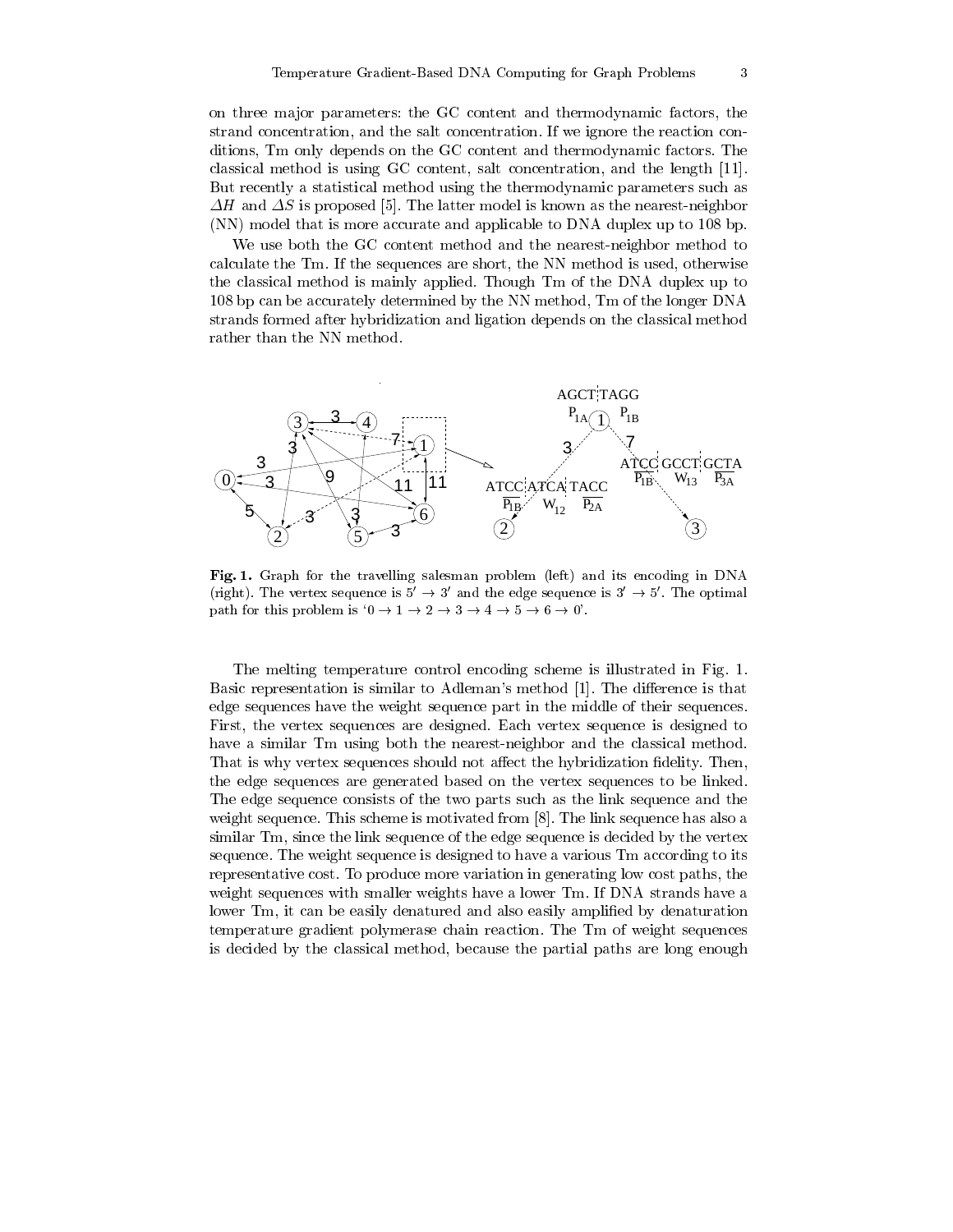| Vertex sequences |                                 |       |     |
|------------------|---------------------------------|-------|-----|
| No.              | Sequence (5'<br>$\rightarrow$ 3 | Тm    | GC% |
| 0                | AGGCGAGTATGGGGTATATC            | 60.73 | 50  |
|                  | CCTGTCAACATTGACGCTCA            | 59.24 | 50  |
| 2                | TTATG ATTCCACTGGCGCTC           | 59.00 | 50  |
| 3                | ATCGTACTCATGGTCCCTAC            | 56.81 | 50  |
| 4                | CGCTCCATCCTTGATCGTTT            | 58.13 | 50  |
| 5                | CTTCGCTGCTG ATA ACCTCA          | 59.44 | 50  |
| 6                | GAGTTAGATGTCACGTCACG            | 56.97 | 50  |
| Weight sequences |                                 |       |     |
| Edge cost        | Sequence $(5' \rightarrow 3')$  | Тm    | GC% |
| 3                | ATG ATAG ATATG TAG AT TCC       | 47.89 | 30  |
| 5                | GG ATGTG ATATCG TTCTTGT         | 54.62 | 40  |
|                  | GGATTAGCAGTGCCTCAGTT            | 58.37 | 50  |
| 9                | TGGCCACGAAGCCTTCCGTT            | 64.51 | 60  |
| 11               | GAGCTGGCTCCTCATCGCGC            | 68.88 | 70  |

Table 1. Vertex sequences and weight sequences for TSP. Tm is calculated by the NN method.

not to fit the NN model. For example, as shown in Fig. 1, the first part  $(\overline{P_{1B}})$ of the edge sequence is complementary to the last half  $(P_{1A})$  of the starting vertex sequence. And the last part  $(\overline{P_{2A}})$  is complementary to the first half of the ending vertex sequence  $(P_{2A})$ . The weight sequence  $W_{12}$  with cost 3 contains more A/T pairs than the weight sequence  $W_{13}$  with cost 7 to vary the Tm.

#### 2.3 **Travelling Salesman Problems**

We selected travelling salesman problem as a benchmark. The travelling salesman problem (TSP) is to find a minimum weight (cost) path for a given set of vertices (cities) and edges (roads). In addition, the solution path must contain all the cities given, each only once, and begin from the specified city to which the tour ends [4]. We solve the TSP with 7 nodes, 23 edges and 5 weights as shown in Fig. 1. For convenience, we represent the weights by decimal numbers such as  $3, 5, 7, 9$ , and 11. The example of DNA sequences for solving TSP is shown in Table 1. These sequences are generated by the NACST sequence generator  $(NACST/Seq)$  [6]. The detailed constraints for the sequences design are shown in [9]. For the vertex sequences, Tm ranges  $55^{\circ}$ C to  $60^{\circ}$ C using the NN model with 1M salt concentration and 10nM oligomer concentration, GC content is  $50\%$ , the unexpected secondary structure such as hairpin formation is prohibited. In the weight sequences, GC content is varied from  $30\%$  to  $70\%$  (see Table 1). While weight sequences do not affect the hybridization process (partial solution generation step), they are important in detection when the sequences are long enough not to fit the NN model. Therefore we varied GC contents of weight sequences. To avoid the extreme case, i.e. the sequence consists of all C or G, we set the range as  $30\% \sim 70\%$ . As the result of evolutionary algorithms, NACST/Seq assigns the 30% to weight 3, 40% to weight 5, and so on.  $NACST/Seq$  increases  $GC$  content by  $10\%$ , as the weight is increased by two. Additionally, the higher weight sequences have higher melting temperatures with the NN method.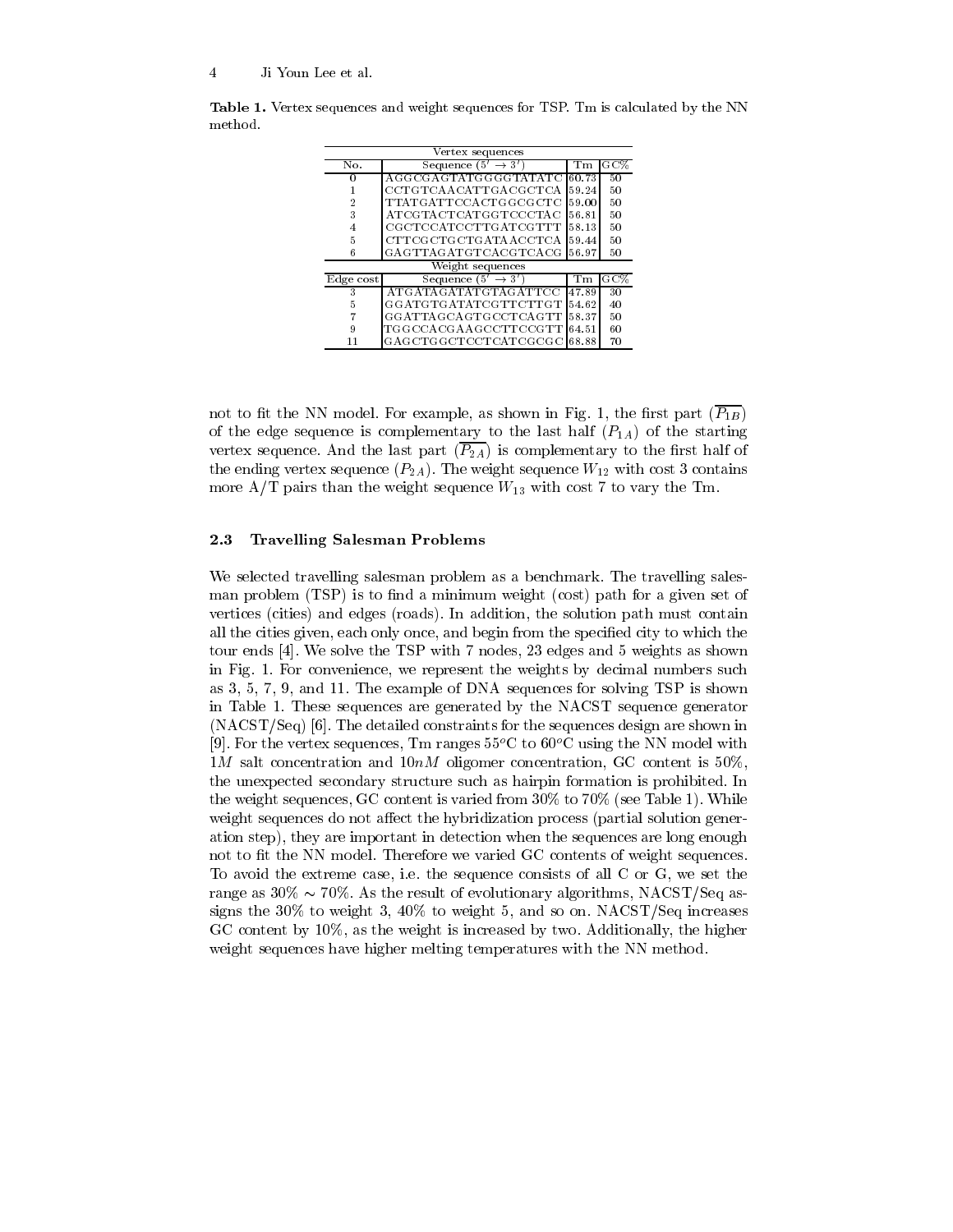## 3 Molecular Algorithms for TSP

#### **Previous Work**  $\bf 3.1$

Most of the existing DNA computing methods to solve combinatorial optimization problems are similar to Adleman's in several ways. First, all possible solutions are generated and then the correct solutions among them are selected. Also the previous works  $[7,10,12]$  on travelling salesman problems or shortest path problems are similar to each other. They only differ in their weight encoding schemes such as sequence length, GC content, and strand concentration. The former two studies were not verified by lab experiments, the last method is proved by lab experiments, though the results are not satisfactory. And last method [12] gives a bias to search space by concentration control.

#### $3.2$ **Temperature Gradient Algorithms**

In order to utilize the massive parallelism of biochemical materials and to guide search space, it is useful to give some biases in the experimental steps. For this purpose, we give some constraints in DNA concentration and the PCR step. By varying the concentration of each oligomer strands [12], we can generate more paths that contains a smaller sum of weights. By modifying the PCR protocol, we can specifically amplify and detect the correct solution easier.

DNA strands of low melting temperature can be more strongly amplified in PCR by varying the denaturation protocol. Usually, we vary the annealing temperature to optimize the reaction condition. But by denaturing the dsDNA in the lower temperature in the starting cycles and gradually increasing the denaturation temperature, we can specifically amplify the DNA strands with a lower melting temperature. So we can amplify the correct solutions more than other solutions that have the same length but a higher melting temperature. The whole procedure is shown in Fig. 2. In step 1, we generate the solution set. Steps  $2 \sim 5$  find the solution satisfying the restrictions (the starting vertex is the same as the end vertex). Step 6 separates the sequences visiting all vertexes. In steps  $7 \sim 8$ , we amplify the solutions based on its path cost and find the optimal solution. Finally, we check the path of the solution.

Oligomer synthesis: All 7 vertexes and 5 weights are designed in 20 mer ssDNA as listed in Table 1. And 23 edges in 40 mer ssDNAs are designed according to their vertexes and weight sequences. All oligomers are 5'-phosphorylated. Other 5'-biotinvlated vertexes were prepared for affinity-separation. All oligomers were synthesized at Bioneer Co.

Hybridization and ligation: Edge and weight oligomers were differently added by their weights. The amount decreased by 20% according to the weight increase by 2, set on the basis of weight 3 as a  $100\%$ . Oligomer mixture was heated to 95<sup>o</sup>C and cooled to 20<sup>o</sup>C by 1<sup>o</sup>C per 1 minute, and stored at 4<sup>o</sup>C.

Mix  $5\mu l$  of hybridization mixtures and 350 units of T4 DNA ligase (TaKaRa. Japan), ligase buffer (66mM Tris-HCl, pH 7.6, 6.6mM  $MgCl_2$ , 10mM DTT,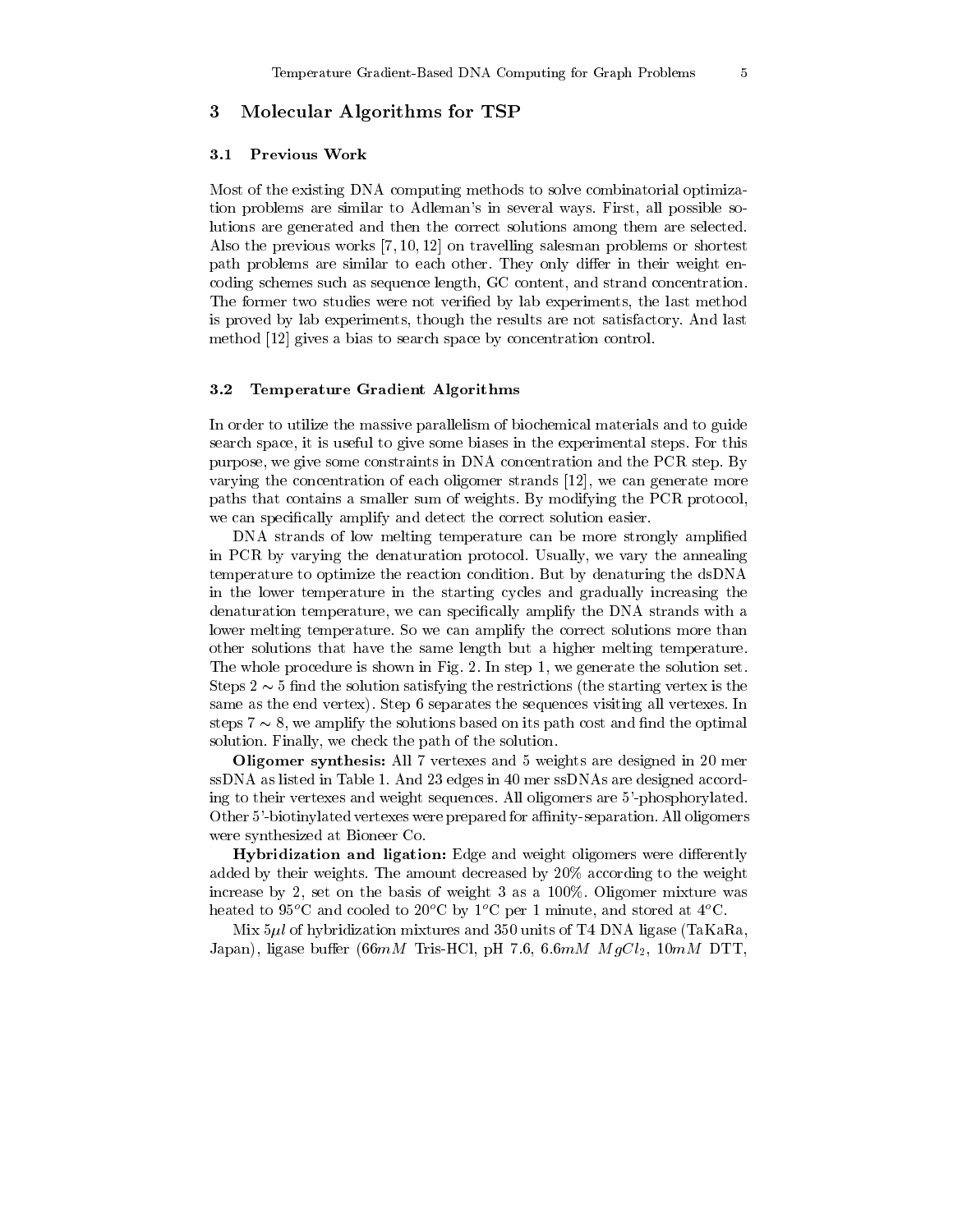Ji Youn Lee et al.



Fig. 2. The molecular algorithms for solving TSP.

 $0.1 \, mM$  ATP), and add  $H_2O$  to a total volume of  $10 \mu l$ . We incubated the reaction mixture for 16 hours at  $16^{\circ}$ C.

PCR amplification and gel electrophoresis: All PCR amplifications were performed on a PTC-200 DNA Engine (MJ Research, MA, USA). For normal amplification,  $1\mu M$  of primer and AccuPower PCR PreMix (Bioneer, Korea) which containing 1 unit of Taq DNA polymerase in  $10mM$  Tris-HCl, pH 9.0, 1.5mM  $MgCl_2$ , 40mM  $KCl$ , 0.25mM each dNTP were dissolved to distilled water to a total volume of  $20\mu l$ . And PCR was processed for 34 cycles at 95°C for 30 seconds, at  $(Tm-5)$ °C for 30 seconds and at 72°C for 30 seconds. Initial denaturation and prolonged polymerization was executed for 5 minutes.

All gel electrophoresis were performed with 2% Agarose-1000 (GibcoBRL. NY, USA) in 0.5X tris-borate-EDTA buffer and the gel was ethidium bromide stained. 50bp DNA Ladder (GibcoBRL, NY, USA) was used as a marker.

**Affinity separation:** We roughly followed the affinity separation protocol in the Adleman's experiments. The ssDNA for the affinity purification were produced by replacing the forward primer with 5'-biotinylated analog. The amplified product was annealed to streptavidin paramagnetic particles (Promega, Madison, WI) by incubating in 200ml of  $0.5 \times$  saline sodium citrate (SSC) for 1 hour at room temperature with constant shaking. Particles were washed three times in 300ml of  $0.5 \times$  SSC and then heated to 80<sup>o</sup>C in 100ml of  $ddH_2O$  for 5 minutes to denature the bound dsDNA. The aqueous phase with ssDNA was retained. For affinity separation,  $1n$ mol of 5'-biotinylated vertex strands was annealed to particles as above and washed three times in  $300ml$  of  $0.5 \times$  SSC for 1 hour at room temperature with constant shaking. Particles were washed four times in 300ml of  $0.5 \times$  SSC to remove unbound ssDNA and then heated to 80<sup>o</sup>C in  $100ml$  of  $ddH_2O$  for 5 minutes to release ssDNA bound to the complementary vertex 1. The aqueous phase with ssDNA was retained. This process was then repeated with each vertexes.

**Denaturation temperature gradient PCR:** For denaturation temperature gradient PCR (DTG-PCR), the denaturation temperature was kept initially  $70^{\circ}$ C and gradually decreased  $1^{\circ}$ C per one cycle and kept 95<sup>°</sup>C for the remaining

6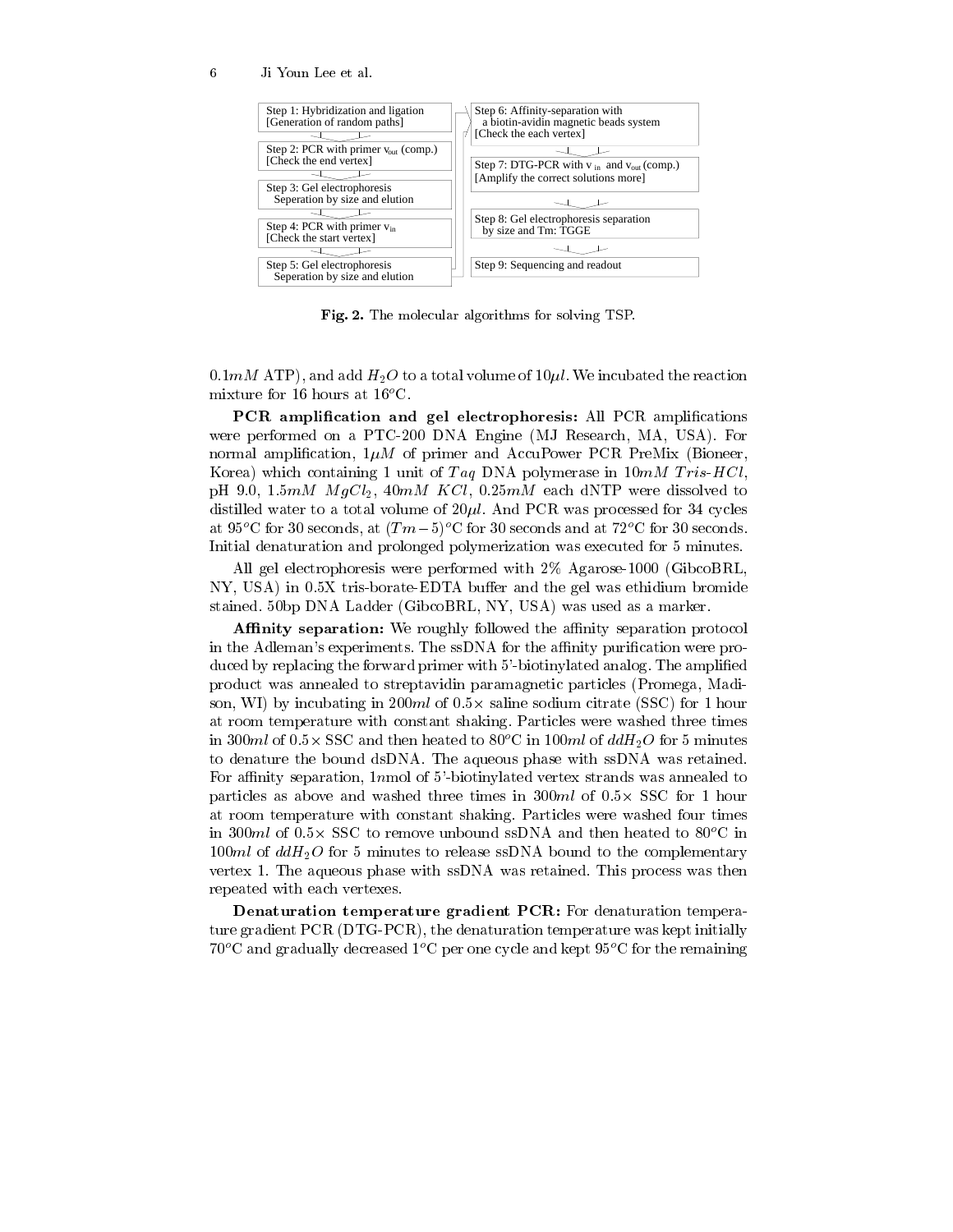10 cycles. Other conditions are identical with normal PCR described in the PCR amplification section.

# **Results and Discussion**  $\overline{4}$

#### 4.1 Random Path Formation and Size Sieving

Though searching a correct solution in the candidate pool is an important step to solve the problem, generating the more possible solution is also important in molecular computing. The reaction rate of biochemical reaction is related with the reaction constant and the reactant concentrations. Therefore, concentration gradient can be useful to obtain the correct solution easily. This approach was already tried by [12]. By increasing the concentration of DNA sequences of smaller weights and vice versa, paths which contains a smaller sum of weights will be more frequently generated. In our work, the concentration gradient was only a tool to generate more possible solutions.

The hybridization and ligation results are shown in Fig. 3 (A). Compared with the oligomer mixture, the ligated DNA strands became elongated. But, there are few copies around the 300 bp that indicates the length of paths including 8 vertexes. So we executed the ligation reaction again and obtained an upper shifted ligation product as shown in Fig. 3 (B). However, still shorter DNA strands mainly occupy the ligation product. Ligation is an essential step to generate random paths, so efficient ligation is needed to produce DNA strands long enough to solve large problems.

#### 4.2 PCR with In and Out Vertex and Affinity Purification

After the hybridization and ligation reaction, dsDNAs with sticky ends are generated. We cannot use the primer pair because the start and the end point are identical in TSP and the primer pair is exactly complementary to each other. So we executed PCR with only one primer that is complementary with the end vertex, 0. By this PCR, we could make blunt-ended double-stranded DNAs that end with the vertex 0. We sieved the PCR product by  $2\%$  agarose gel electrophoresis (Fig. 3 (C)) and picked out the DNA strands around 300 bp. Subsequently, we executed the second PCR with vertex 0, and we could amplify the DNAs that start with vertex 0. As shown in Fig. 3  $(D)$ , the PCR product appeared in several bands in the gel. We excised and eluted the band around 300 bp and amplified with 5'-biotinylated vertex 0 as a primer. The amplified product was used in the following affinity separation with streptavidin paramagnetic particles.

# 4.3 Denaturation Temperature Gradient PCR and Latter **Implementation Steps**

Usually, we denature dsDNAs to ssDNAs by heating the mixture to  $95^{\circ}$ C. We made the Tm of the correct solution to be the lowest among the candidate solutions using the temperature gradient method. Therefore, if we decrease the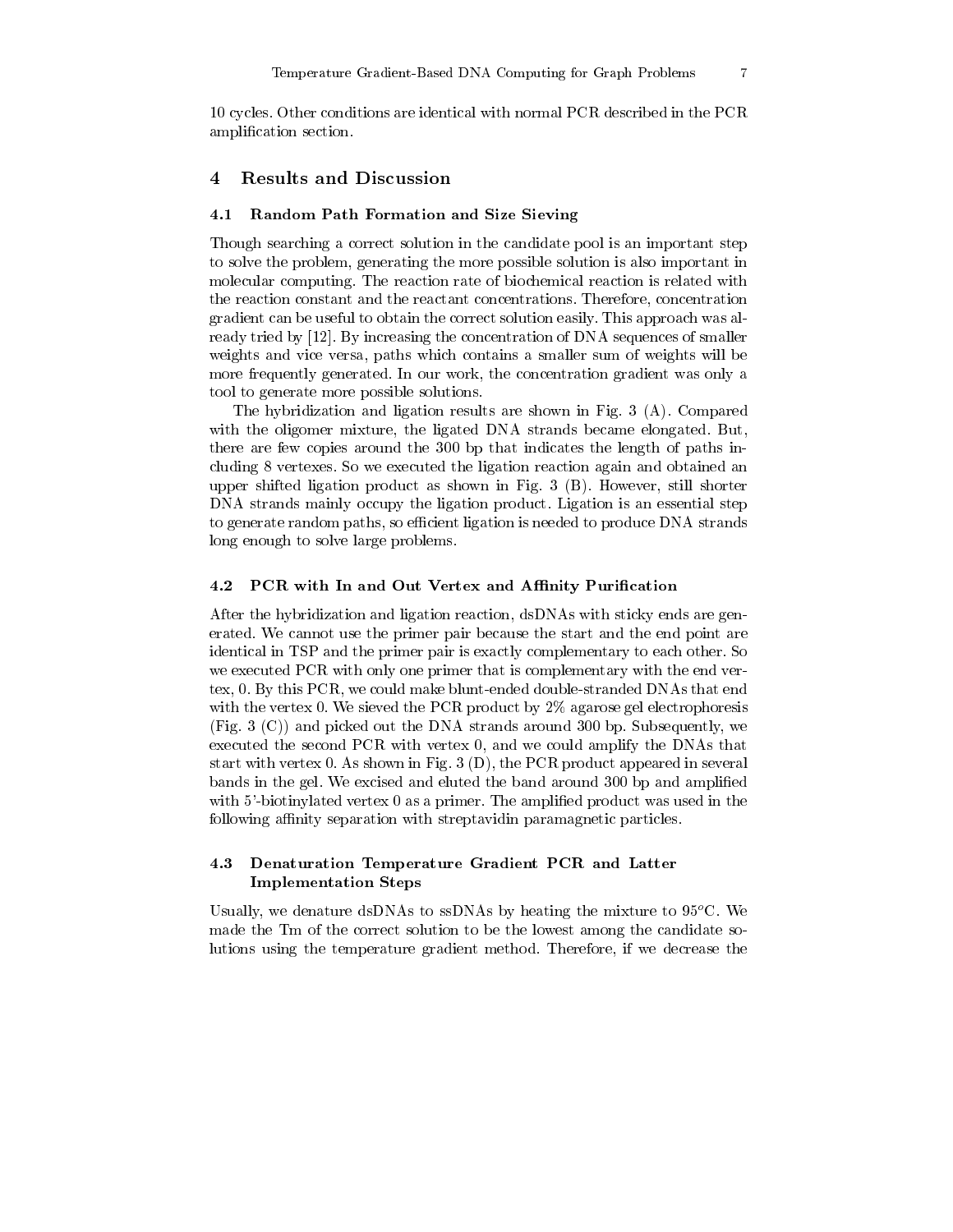

Fig. 3. Gel electrophoresis on a 2% agarose gel. The lanes contain: lane M denotes DNA size marker (50 bp ladder), (A) lanes  $1,2$ : first ligation result, lane 3: oligomer mixture, (B) lane 1: second ligation result, (C) lanes 1,2: first PCR with  $V_{out}$  result, (D) lane 1: second PCR with  $V_{in}$  result, (E) lane 1: normal PCR result, lane 2: DTG-PCR result, (F) lane 1: the final DTG-PCR result.

denaturation temperature to a certain level, mainly DNA strands of correct solutions can be denatured at that temperature, and be amplified. As the denaturation temperature increases, other DNA strands also will be amplified. But the amount of correct solutions will be more increased cycle by cycle, and occupy the major part of the solution.

By simple modification of the typical PCR, we can amplify the correct solution and detect it easily. We can show the effectiveness of DTG-PCR by the relative amplification in Fig. 3 (E). Shorter DNA strands in the lane 2 are more amplified by DTG-PCR when compared with the normal PCR product in the lane 1. We purified the lower band by excision and elution from the gel, and executed the repetitive DTG-PCR, and obtained the band around 300 bp. This band contains four different DNA strands of the possible Hamiltonian paths,  $0 \rightarrow 1 \rightarrow 2 \rightarrow 3 \rightarrow 4 \rightarrow 5 \rightarrow 6 \rightarrow 0$  (the sum of weights: 21)'.  $0 \to 1 \to 6 \to 5 \to 4 \to 3 \to 2 \to 0$  (31)',  $0 \to 2 \to 1 \to 3 \to 4 \to 5 \to 6 \to 0$  $(27)$ ,  $(0 \rightarrow 2 \rightarrow 3 \rightarrow 4 \rightarrow 5 \rightarrow 6 \rightarrow 1 \rightarrow 0$   $(31)$ . Because these DNA strands have the identical length, 300 bp, they cannot be separated by normal gel electrophoresis. However, we can separate these strands by the temperature gradient gel electrophoresis (TGGE), because they have distinct melting behaviors. Similar work has studied using denaturing gradient gel electrophoresis (DGGE) [3].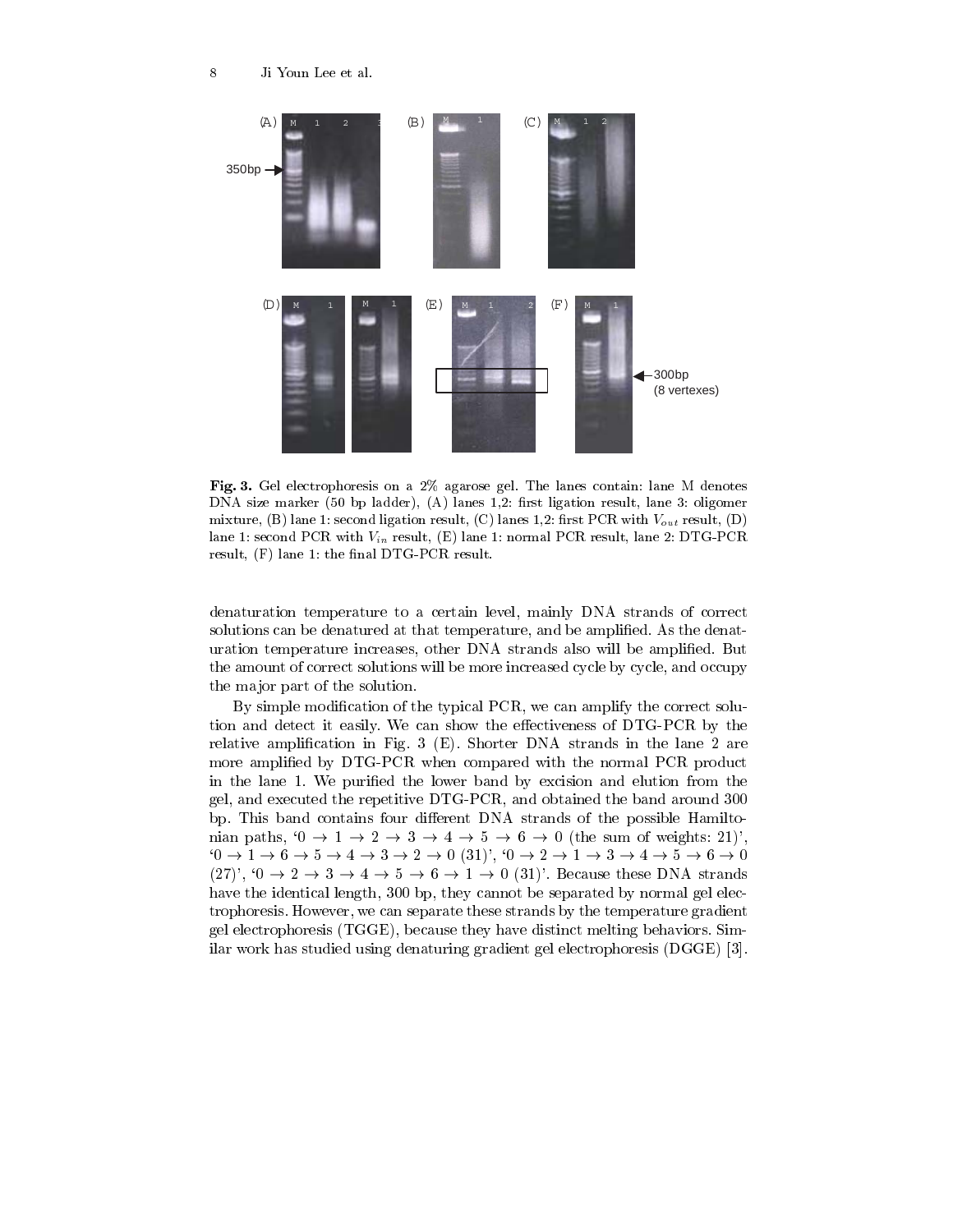TGGE that uses temperature as a denaturing agent is a modified form of DGGE. The GC content of the strands varies from 40.67% to 44.00%, and the melting temperature of the DNA strands are respectively 84.80 $^{\circ}$ C, 86.51 $^{\circ}$ C, 85.68 $^{\circ}$ C, 86.62 $^{\circ}$ C by NN model [5] with 1M salt concentration and 10nM oligomer concentration, and  $92.69^{\circ}$ C,  $94.05^{\circ}$ C,  $93.51^{\circ}$ C,  $94.05^{\circ}$ C by GC content method. The separated DNA strands with the lowest Tm can be sequenced to confirm that the whole procedure is correct. If we design the starting and end vertex to contain certain restriction enzyme sites, the sequencing step will become easier. These latter implementation steps will be a future work.

#### 4.4 Scalability

The solvable problem size is restricted to the capabilities of the current biochemical tools. In case of solving TSP, PCR is the critical step in the procedure. We can amplify DNA strand of up to 40,000 bases with current PCR technology. If we apply this temperature gradient encoding method, we can scale up to 1,000 city problems. The crucial point of scalability is the ability of separation and detection. We can separate DNA strands whose GC content differs by 0.49  $\%$ with the current resolution of TGGE and this difference is easily achievable with our encoding method.

However, there exist some limitations in scaling up to 1,000 city problems. The first and critical problem is that it is impossible to discriminate the solutions which have the identical melting temperatures. And it is not also discriminative when there exist two solutions that melting temperature differences are not exceeding  $0.2^{\circ}$ . The second problem is the presence of elaborate and timeconsuming implementation steps. In the experimental view, 1,000 times affinity separation is almost impossible. This is the most time-consuming step in our implementation steps. But, if we introduce the affinity separation method proposed by [2], the affinity separation steps can be automated with high efficiency and can became easier. Other possible obstacle in our encoding method arises when the DNA strands with stable mismatches have lower melting temperature and are amplified exclusively. So the sophisticated sequence design to avoid the stable mismatches is needed.

### $\mathbf 5$ Conclusions

We introduced a temperature gradient method to solve the problems with numerical data. This method can overcome the restrictions of other encoding methods and be easily implemented by a simple modification of experiments. We can more strongly amplify the correct solution relatively during the reaction and the solution can be easily detected. This method drives the DNA pool to contain more correct solutions, rather than to search randomly for the correct solution in the DNA pool.

We also showed the feasibility of our computing method by solving the travelling salesman problem with adequate biochemical tools. The combination of